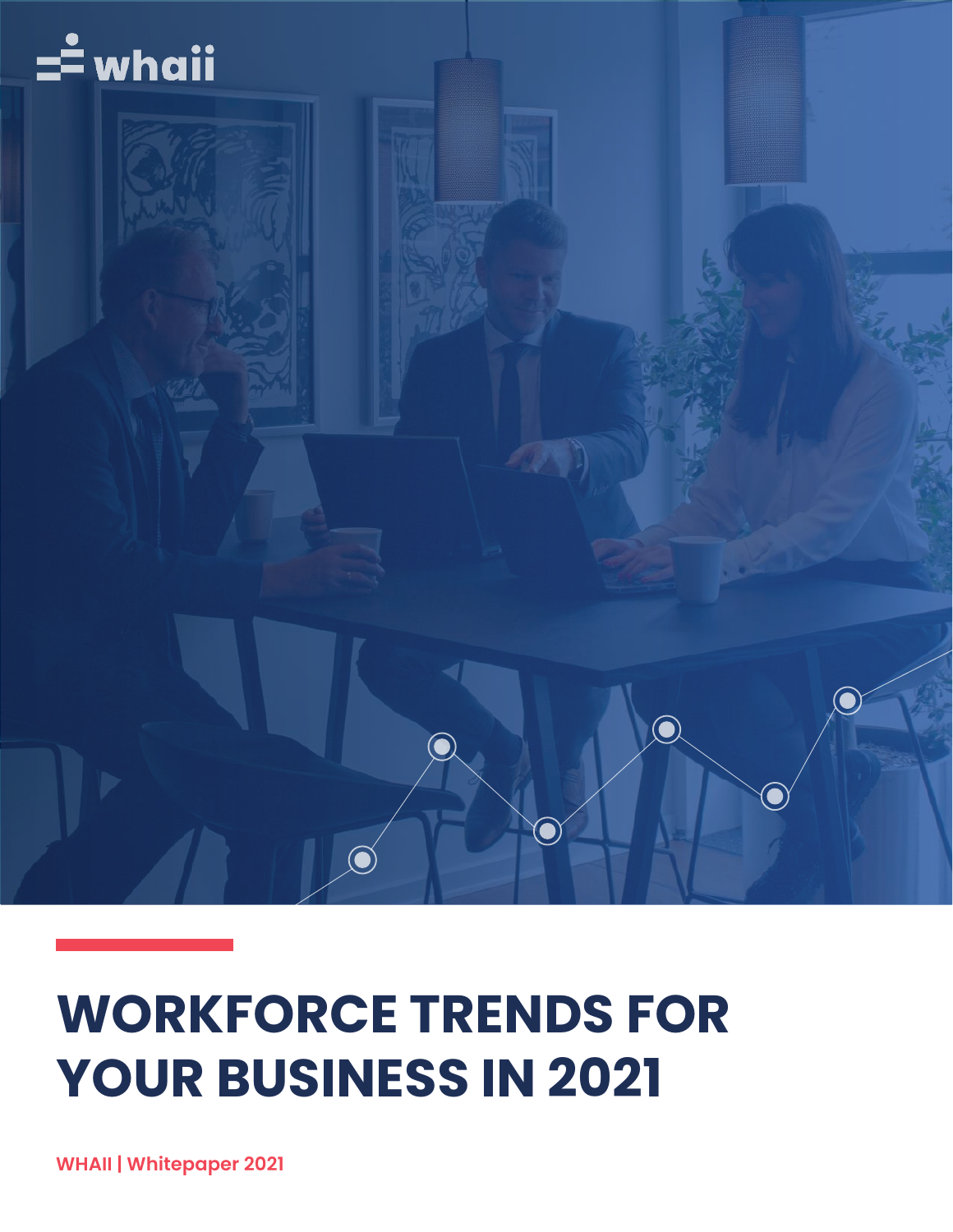## **A BRIEF INTRODUCTION TO THE WORKFORCE TRENDS IN 2021**

2020 was a year of surprises and changes. For businesses, the most significant shift due to COVID-19 was an acceleration of their digital transformation. With remote work being a key solution to the business's operation, the pandemic gave a digital boost of approximately 6 years of organizations' digital communications strategies. But there is more.

Besides the technological advancements that saved the day, the confidence among HR and Business executives has united. Their belief in HR that can navigate future changes has doubled.

Now, more than ever, an organization's workforce and business issues have become equally important in HR's focus. And studies show that those organizations who have confidence in HR's ability to direct changes **in the next 3-5 years** have also experienced more positive outcomes. Moreover, those companies are **2.9 times more likely** to indicate that their organization is prepared to reskill and adapt to shifts.



Companies who focus on HR and strategize their workforce are more likely to be prepared for economic uncertainty times and even experience positive outcomes.

#### **Page 1 of 13**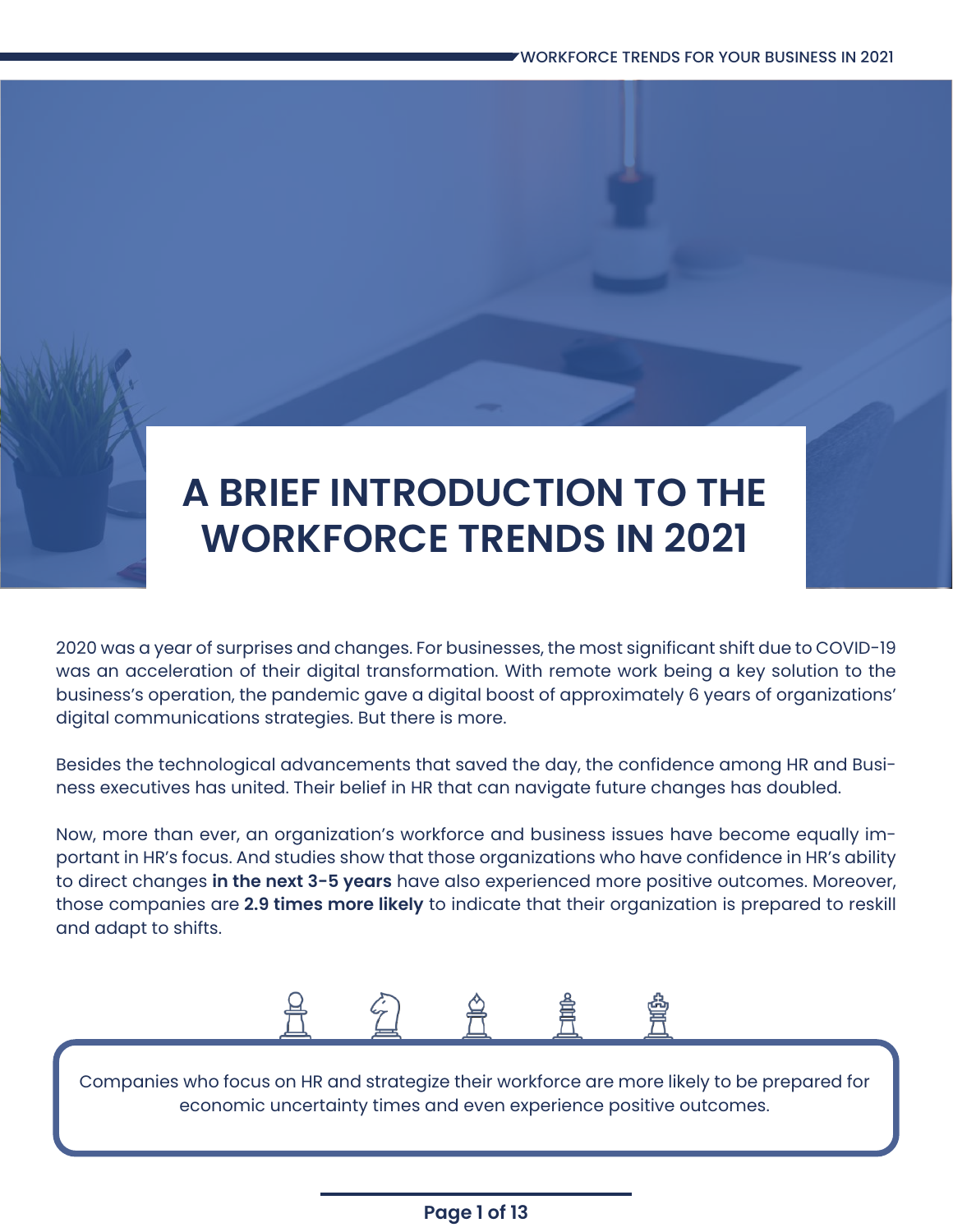## **HOW DO YOU GET THE MOST OUT OF YOUR WORKFORCE TO NOT ONLY SURVIVE BUT ALSO THRIVE IN 2021?**

The outbreak changed how businesses operate; there is no doubt in that. It drove change that will carry to 2021.

What are those shifts, and what should you, as a recruiter or manager, embrace to benefit your organization?

Here are 3 essential takes that you should implement to your business strategy in 2021:

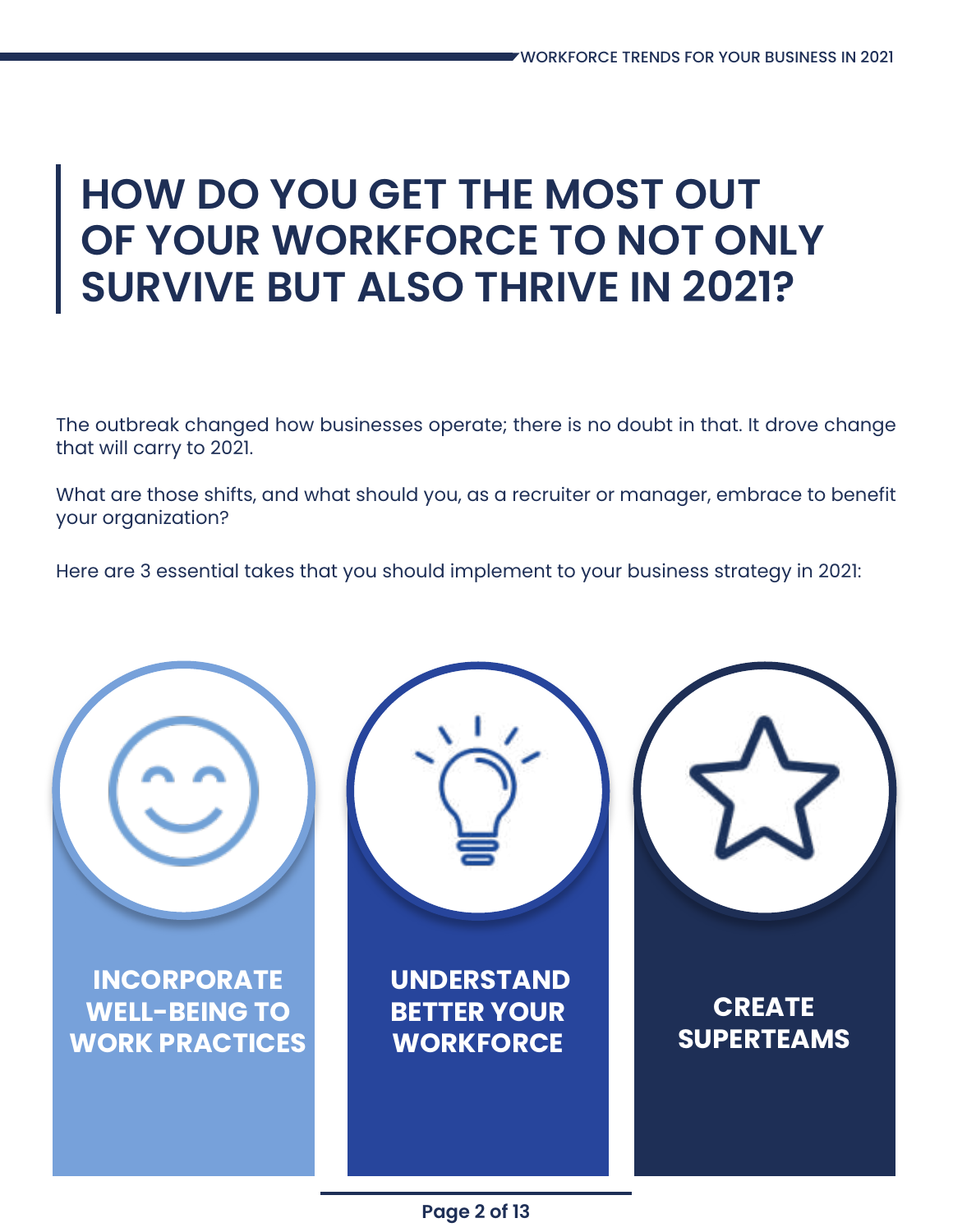

# **Incorporate well-being to work practices**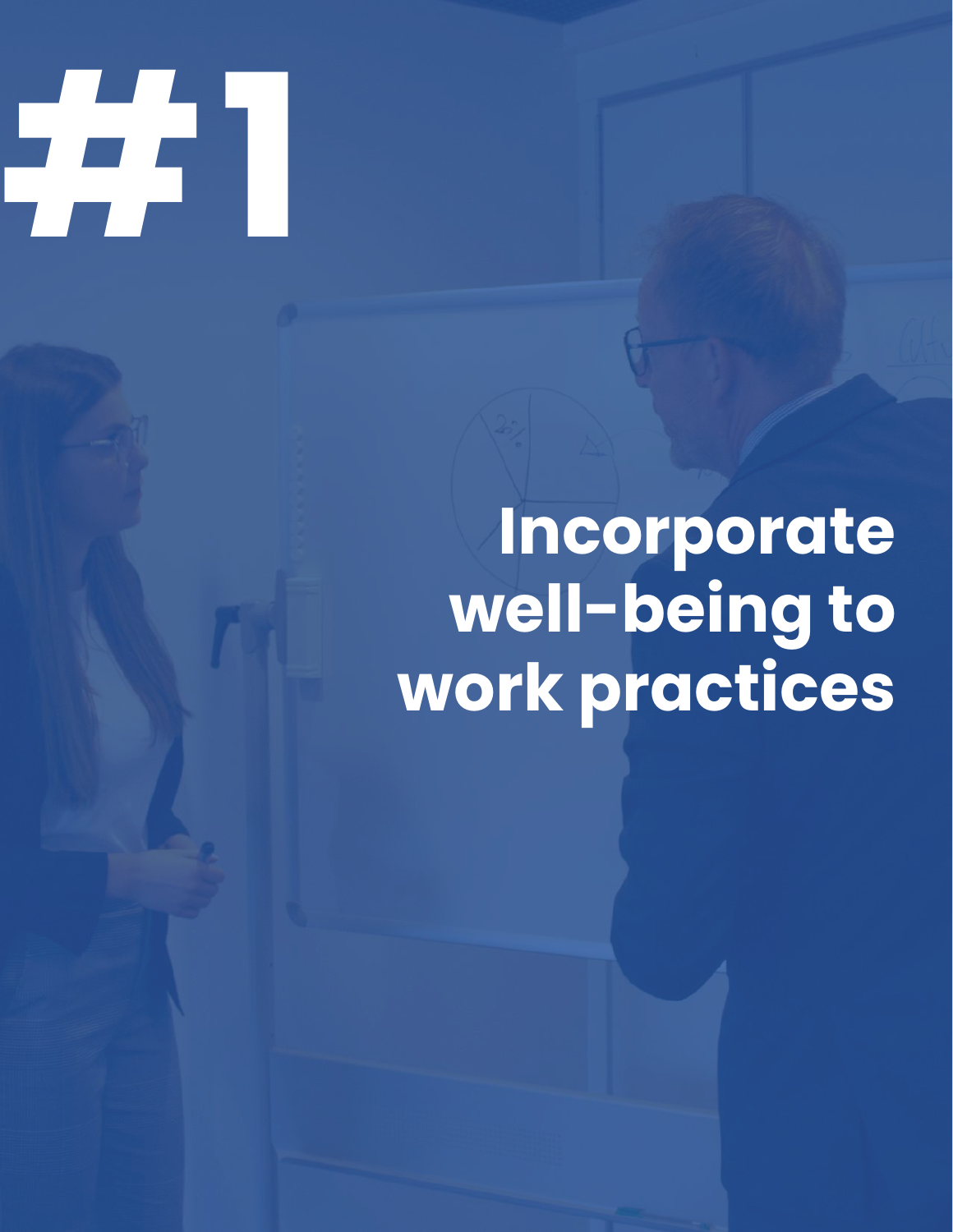Among the economic instability caused by the pandemic, employees' physical and emotional well-being is of paramount importance.

Even for the trend reports of 2020, a Deloitte survey done with **9000 respondents** showcased that **80% agree** that well-being is important or crucial to a company's success, thus marking it as a top priority. With the outbreak's occurrence, the worker's safety and well-being had greater importance, and therefore the term became even more relevant than ever.



With the outbreak's occurrence, the worker's safety and well-being had greater importance and therefore the term became even more relevant than ever.

Companies that acknowledge the vitality of their workers' well-being and take actions that demonstrate that they perform better.

Those who take a one-size-fits-all approach rather than tailor their well-being actions according to the different needs risk failing to meet those demands.

#### **Workers will be provided with:**



New ways to connect.

The right to disconnect.

Mental, emotional and social skills.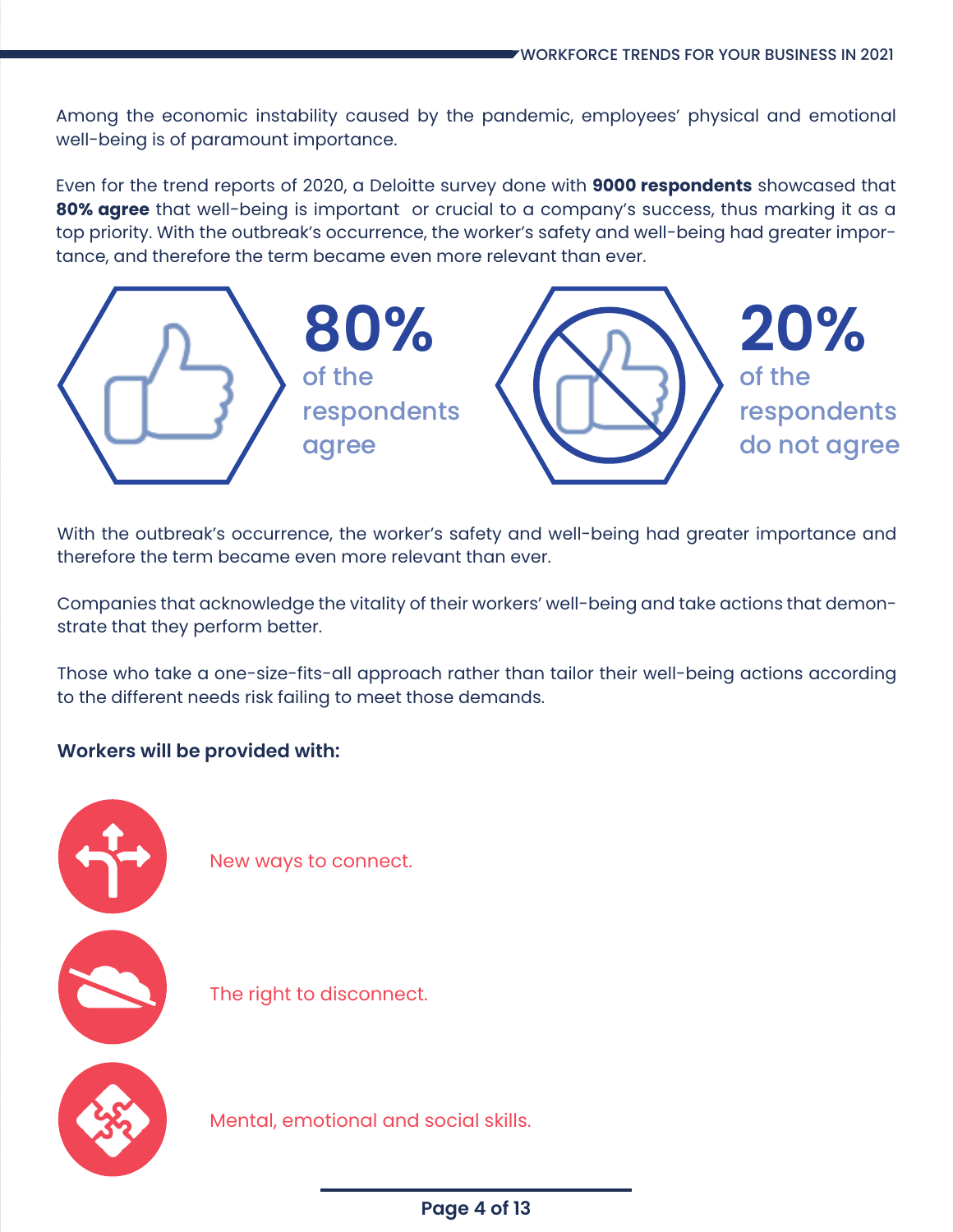In those points, technology is an enabler to connect with, providing digital collaboration platforms for remote work. Still, also it could help to disconnect so that workers recharge by sending simple auto-reply emails of the "out of work hours" type.

Moreover, disconnecting technologies can take it a step further and help people develop better self-awareness, work better in teams, eliminate distractions, and much more.



Well-being is crucial because depending on how managers leverage it, it can either turn out to be costly for the company or unleash employees' potential. Thus, designing for work-life balance is essential if companies want to thrive.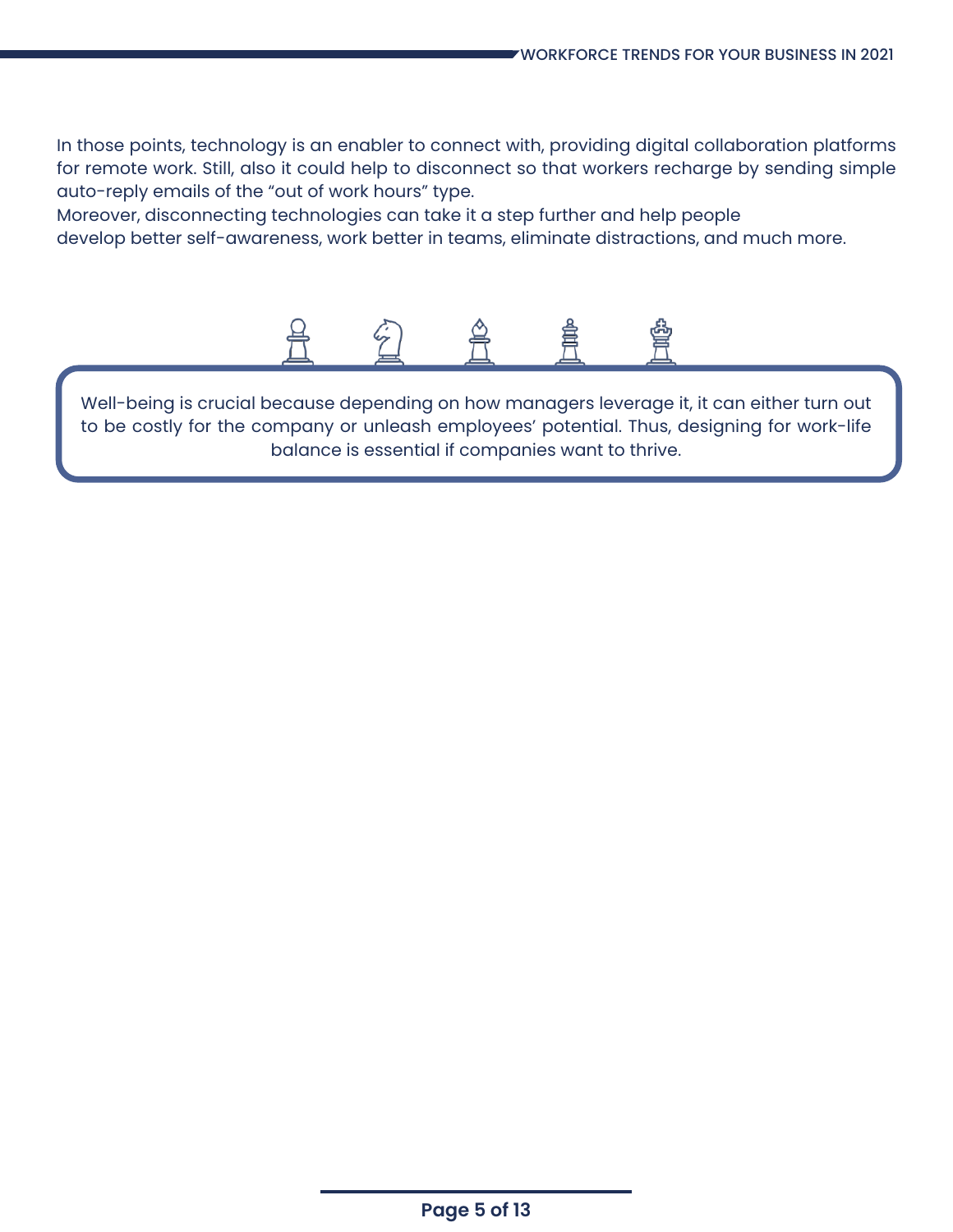

# **Understand your workforce better**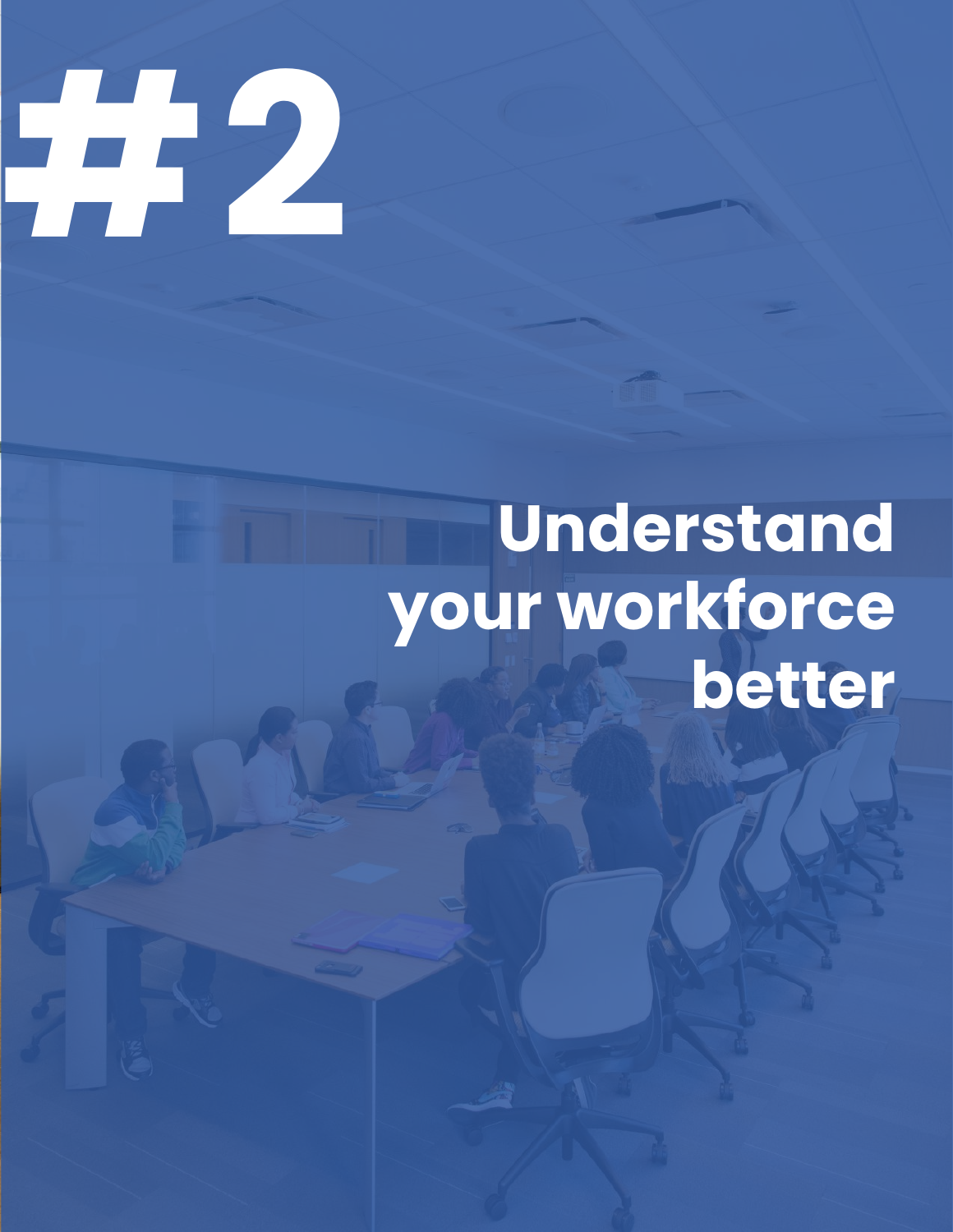When reskilling is part of the actions that are undertaken to adapt to emerging new demands, it comes with no surprise that a company with leaders who know the strengths and weaknesses that lie within the workforce has the power to react smartly.

2020 has helped leaders understand the importance of the potential that lies in the workers. Furthermore, the outbreak gave employees an opportunity to speak up, identify their capabilities, and use them in areas of need from the bottom up.

Wondering what is the shift factor here since the pandemic occurred? Surveys reveal that when leaders empower and give choice and freedom for their employees to identify their strengths in areas where there are needed and they have interest in, it creates more excellent value for the company.

From a long-term perspective, this gives nurturing ground, unleashes creativity and innovation. Those are all factors for a thriving organization.

### **FACTORS FOR A THRIVING ORGANIZATION**

The capacity to adapt is the most relevant skill to have to thrive in the labor market, according to 60% of the surveyed

Executives identify "The ability of their people to adapt, reskill and assume new roles" as a top-ranked item to navigate future disruptions, with 72% selecting it as the most important or second most important factor.

Yet only 17% say that their people are very ready to "adapt, reskill, and assume new roles."

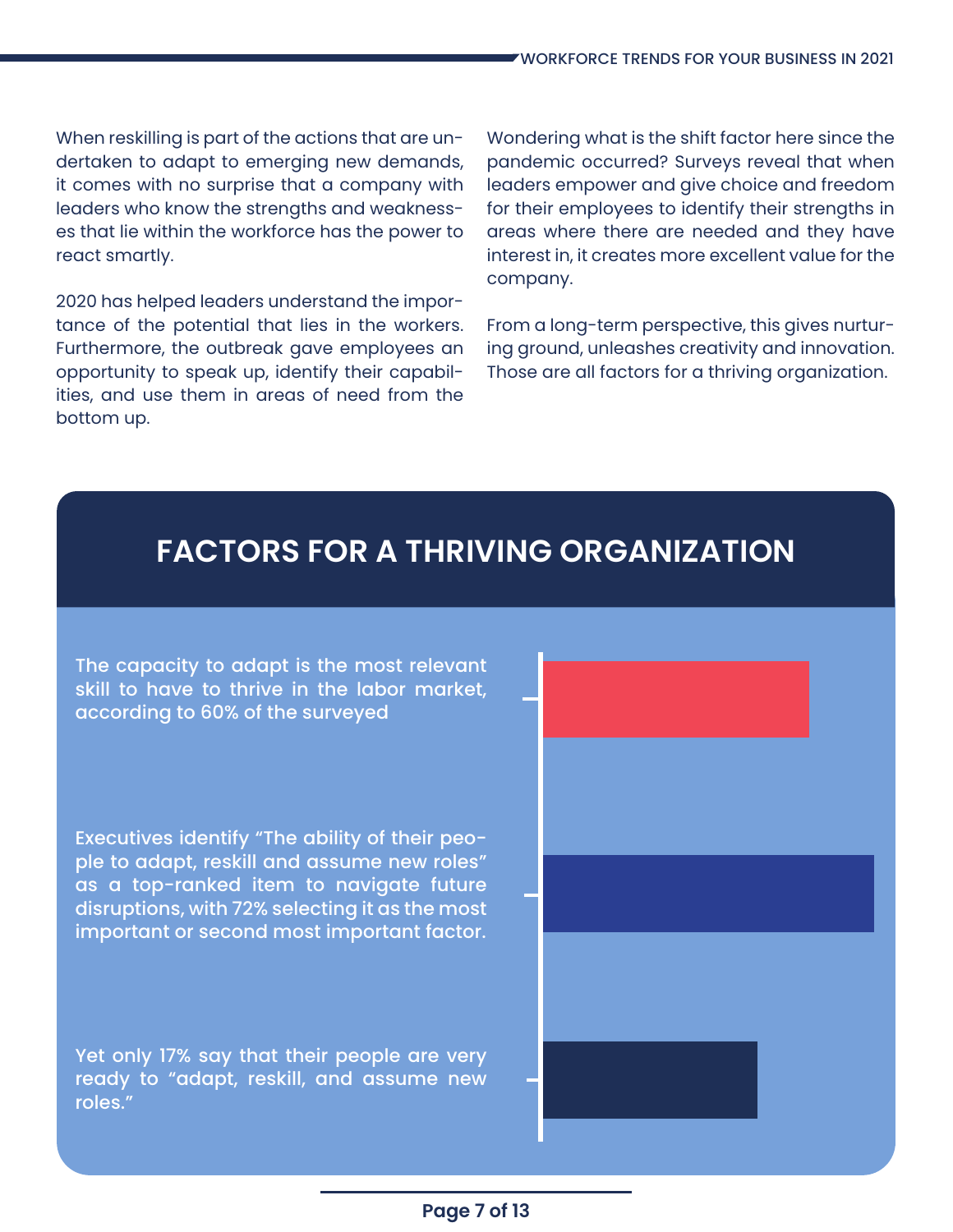How do you give your workers freedom and purpose in what they do? Start by offering them the so-called "passion" projects - a talent platform where there are clearly outlined opportunities for:



By doing so, you will give them the possibility to match their interests with current business needs. By choosing a passion project, they can develop new skills or expand their current ones and thus enhance those learnings to their everyday work.



The key for leaders in 2021 is to redeploy employees to areas where not only they are needed the most with their skills, but also where they have interest in and passion for.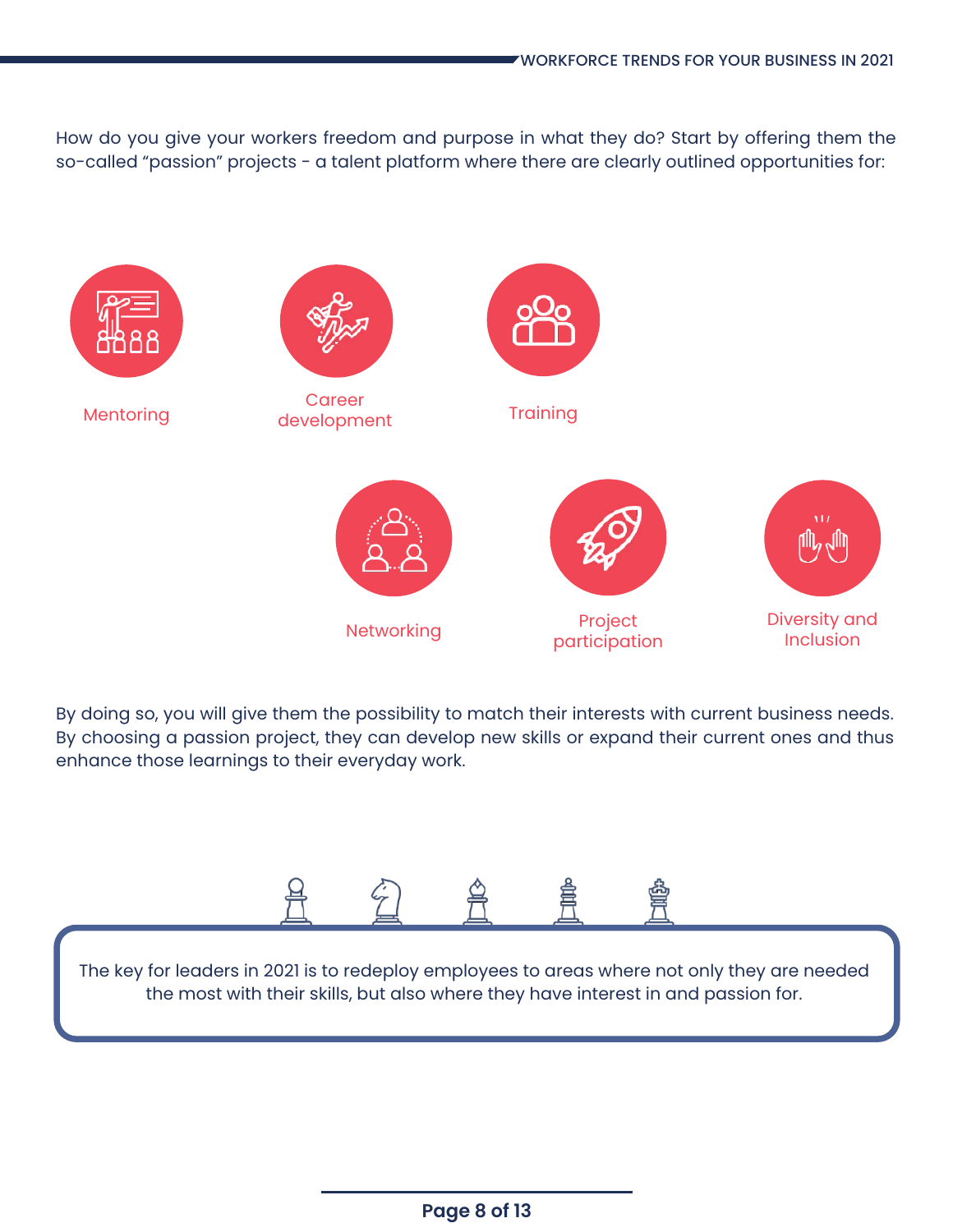## **ADAPTABILITY THE WAY TO SURVIVE AND PROSPER**

The pandemic shed light and showed us how crucial it is to be able to adapt.

Change is unnatural to our instincts. Some people are born to be more flexible, and others struggle. Regardless of the magnitude of resistance to change, Adaptability is a skill that can be trained. Here are a few key points to consider when training employees:



### **Page 9 of 13**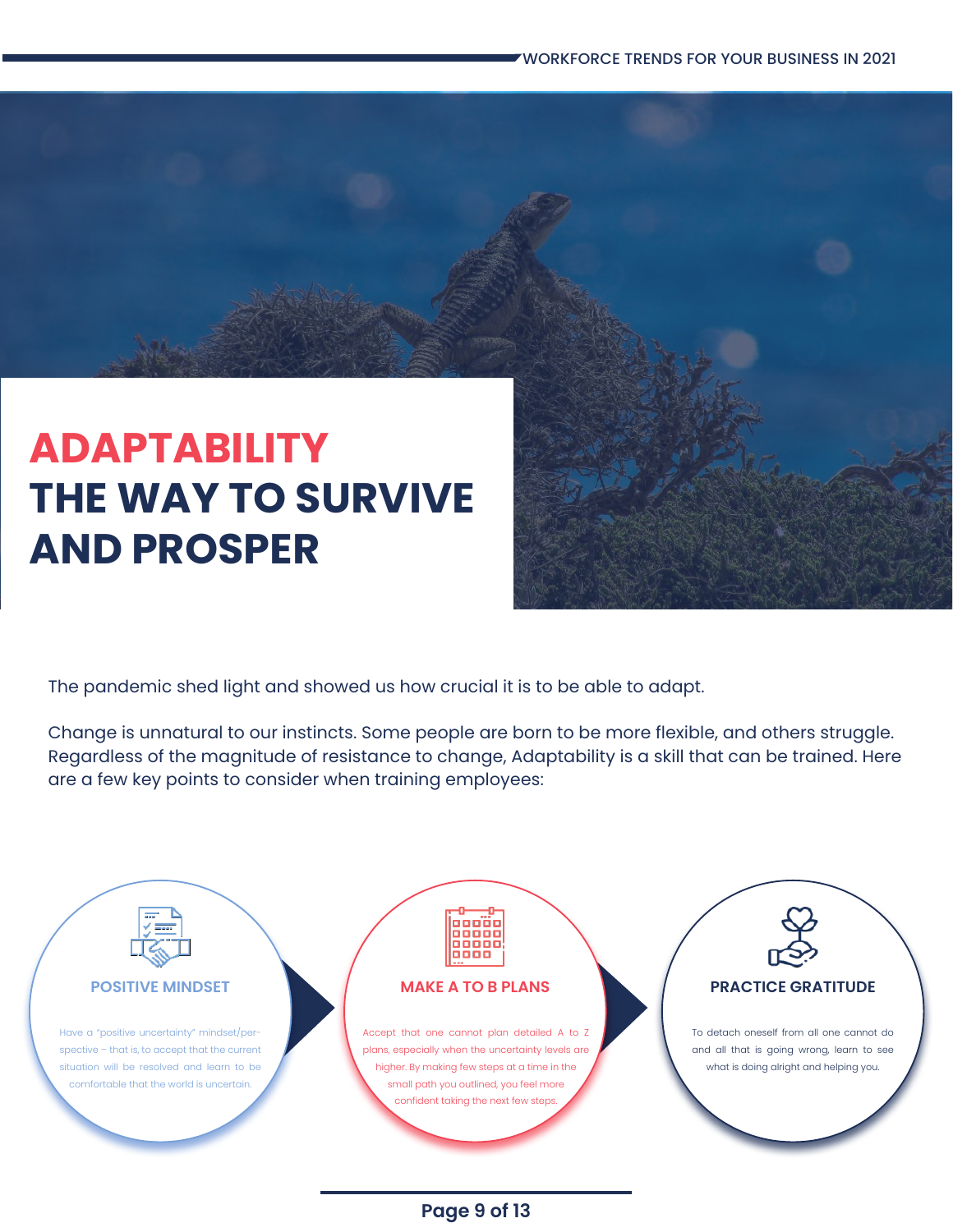

# **Create superteams**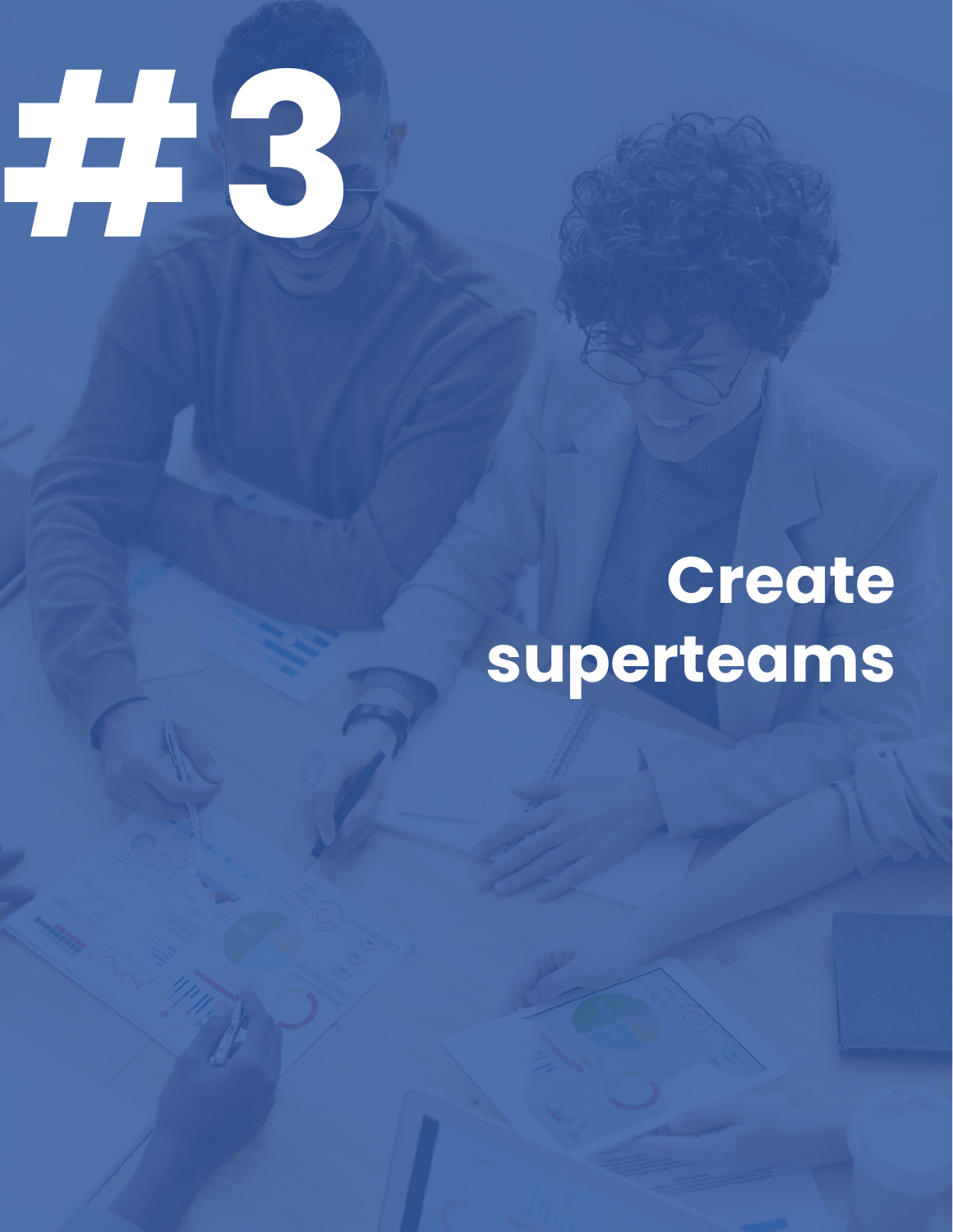

Teams are the safe boat of organizations in times of disruptions and uncertainty. The collective power of newly formed and growing teams lifts companies when they most need it to survive and even thrive.

Their power lies in disruptive and unstable conditions and utilizing teams the right way can get the work done and unleash hidden talent.

In 2021, companies should take the lessons they learnt from the previous year and be ready to bring that to a new level – the creation of superteams. Superteams – that is not just people with diverse skills that collaborate well and complement each other's strengths, but also technology as part of that team.

By paring people with technologies that would leverage those people's capabilities, leaders will experience speedy outcomes at a bigger scale that they could imagine otherwise.



Check out our previous whitepaper **["The 10 Biggest HR trends Age of AI"](https://whaii.com/wp-content/uploads/2021/01/Whaii-Whitepaper-The-10-biggest-HR-trends-in-2021-whitepaper-compressed.pdf)** to make sure that you are using the best tools for your organization.

### **The advantages of having a superteam are:**

- Creating a heterogenous team studies show that **[diverse teams](https://whaii.com/diversity-in-2021-what-is-there-to-know/)** outperform homogenous teams with 45% increased innovation and consequentially stronger financial performance for the business
- **Doing the work faster and cheaper**
- **2** Incorporating new nature of working by bringing the distinctive nature of the human capabilities
- **Enhancing people's decision-making with more data**



The top factors for transforming organizations is the culture, workforce capability and technology. Executives need to bring perspective in those findings and make them work together in the form of superteams.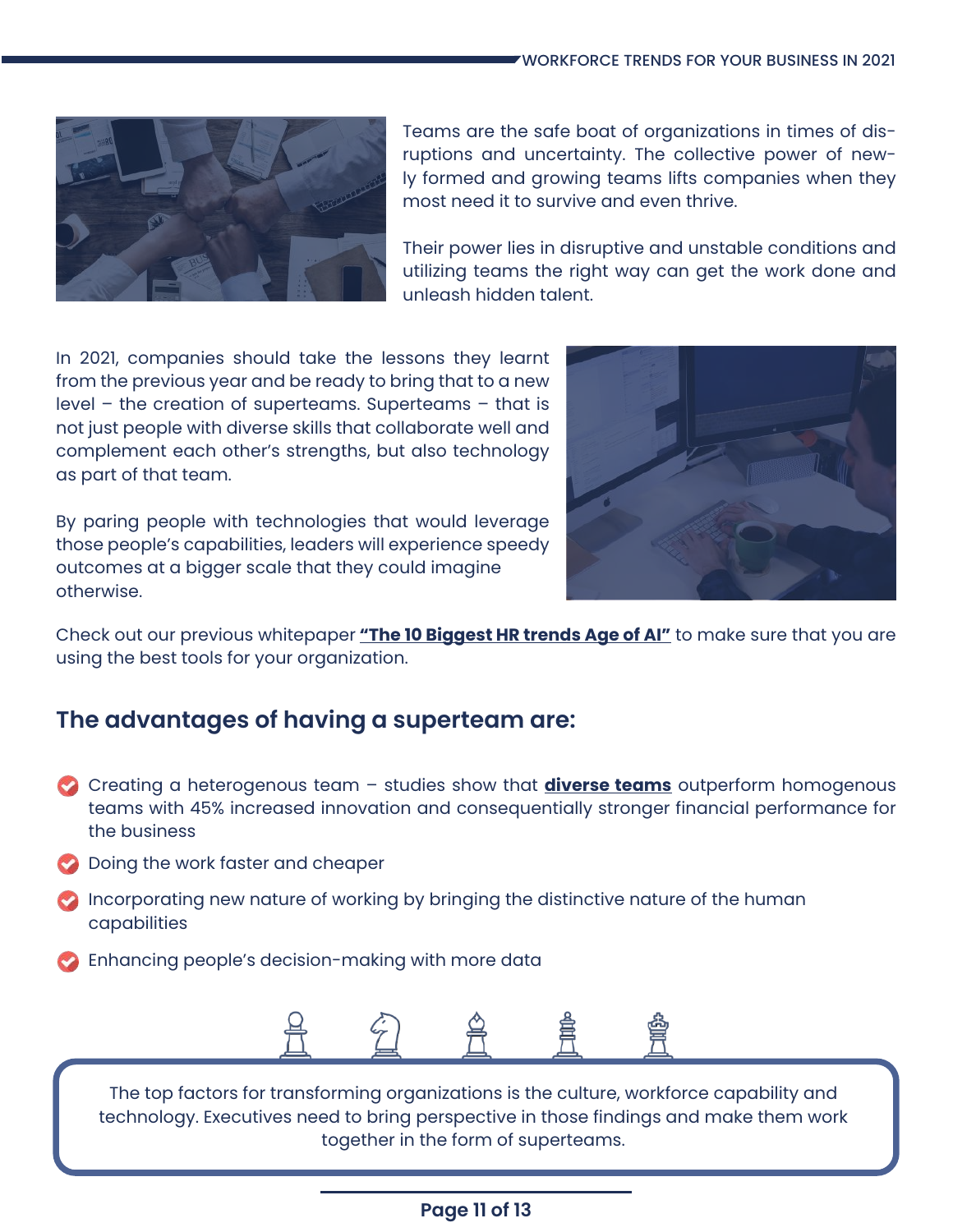# **AKNOWLEDGEMENTS**

- 20 New HR Trends & Predictions for 2021/2022 You Should Be Thinking About Financesonline. com. (2021). https://financesonline.com/hr-trends/
- 2021 Deloitte Global Human Capital Trends. (2021). https://www2.deloitte.com/us/en/insights/focus/human-capital-trends.html
- Harvard Library. (2021). Your Work Life | Coronavirus (COVID-19) | Baker Library | Bloomberg Center | Harvard Business School https://www.hbs.edu/covid-19-business-impact/Insights/ Your-Work-Life
- Otto, N. (2021). Finding value is path to the new age of HR | HRExecutive.com. https://hrexecutive.com/finding-value-in-the-path-to-hrs-new-age-to-post-thursday-noon/